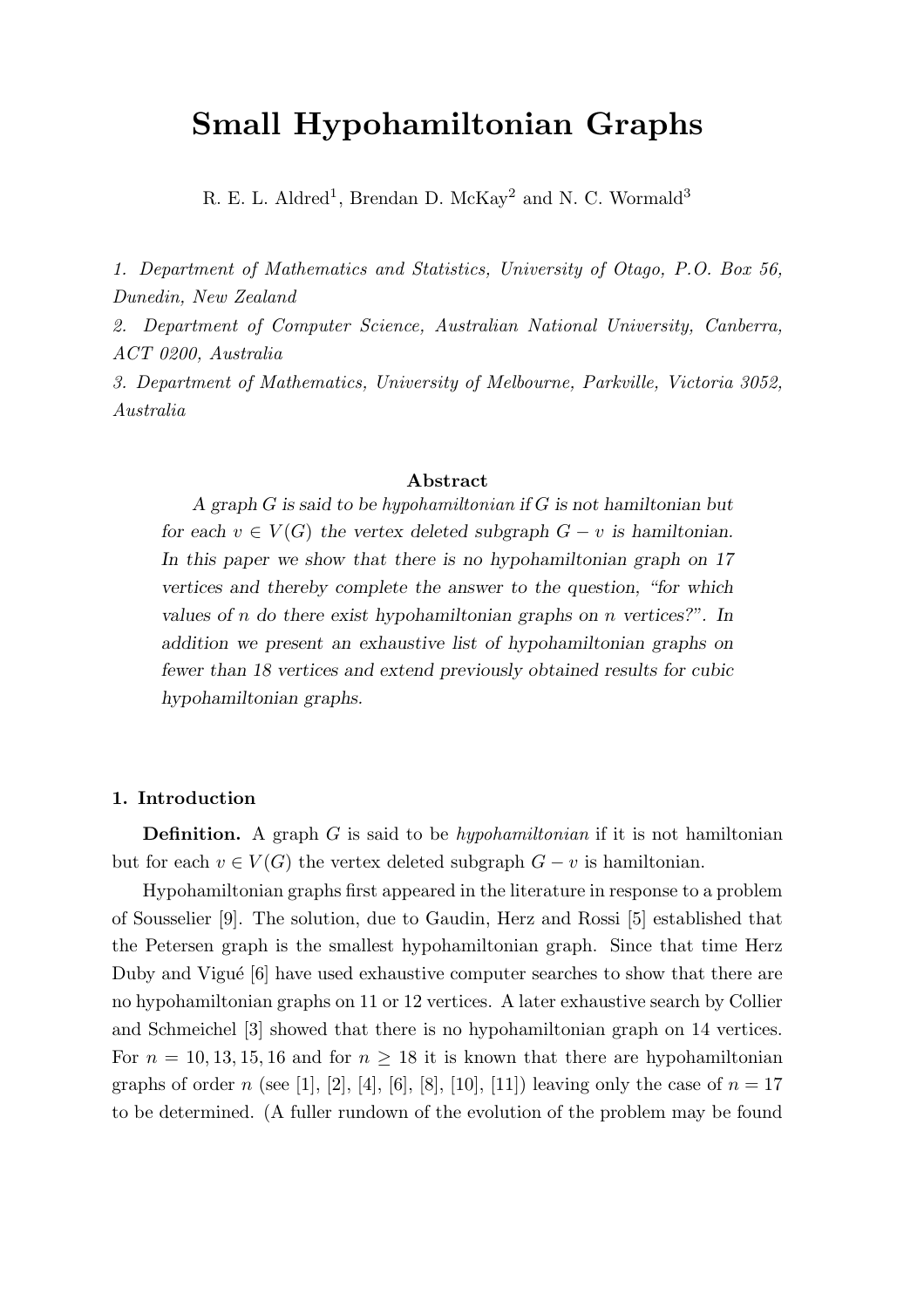in Chapter 7 of [7].) In section 2 we present details of a computer search employed by the authors to establish the following result.

## Theorem. There is no hypohamiltonian graph on 17 vertices.

The search techniques were also employed to search exhaustively for hypohamiltonian graphs on 13, 15, and 16 vertices thereby yielding a complete list of hypohamiltonian graphs on fewer than 18 vertices. Exhaustive searching of graphs on more than 17 vertices is too costly using the current methods but when applied to cubic graphs, with some girth restrictions, the procedure is reasonably quick and efficient. This application has been pursued and the results have been included in tabular form in Section 3. For other studies of cubic, planar and infinite hypohamiltonian graphs, the reader might consult [12], [13], [14].

## 2. The Computation Method

This is a summary of our computation method for generating small hypohamiltonian graphs.

**Definition.** A graph G is hypocyclic if  $G - v$  is Hamiltonian for each  $v \in VG$ .

Thus, hypohamiltonian = nonhamiltonian + hypocyclic.

**Definition**. For a possibly empty graph G, define  $p(G)$  to be the minimum number of vertex disjoint paths needed to cover  $VG$ .

**Definition.** Define an invariant  $k(G)$  for possibly empty G as follows.

- (1) If G is empty,  $k(G) = 0$ .
- (2) Else, if G has no isolated vertices or edges,

 $k(G) = \max\{1, \lceil((\text{number of vertices of degree } 1)/2)\rceil\}.$ 

(3) Else,  $k(G)$  = number of isolated vertices and edges + k(remainder of G).

**Lemma 1.**  $k(G) \leq p(G)$ . Proof. The truth of the lemma is easily seen.  $\blacksquare$ 

We next describe some "obstructions" for hypocyclicity. In each case, an *ob*struction is a disjoint non-trivial partition  $VG = W \cup X$ .

**Type-A Obstruction:**  $p(\langle W \rangle) \geq |X|$ .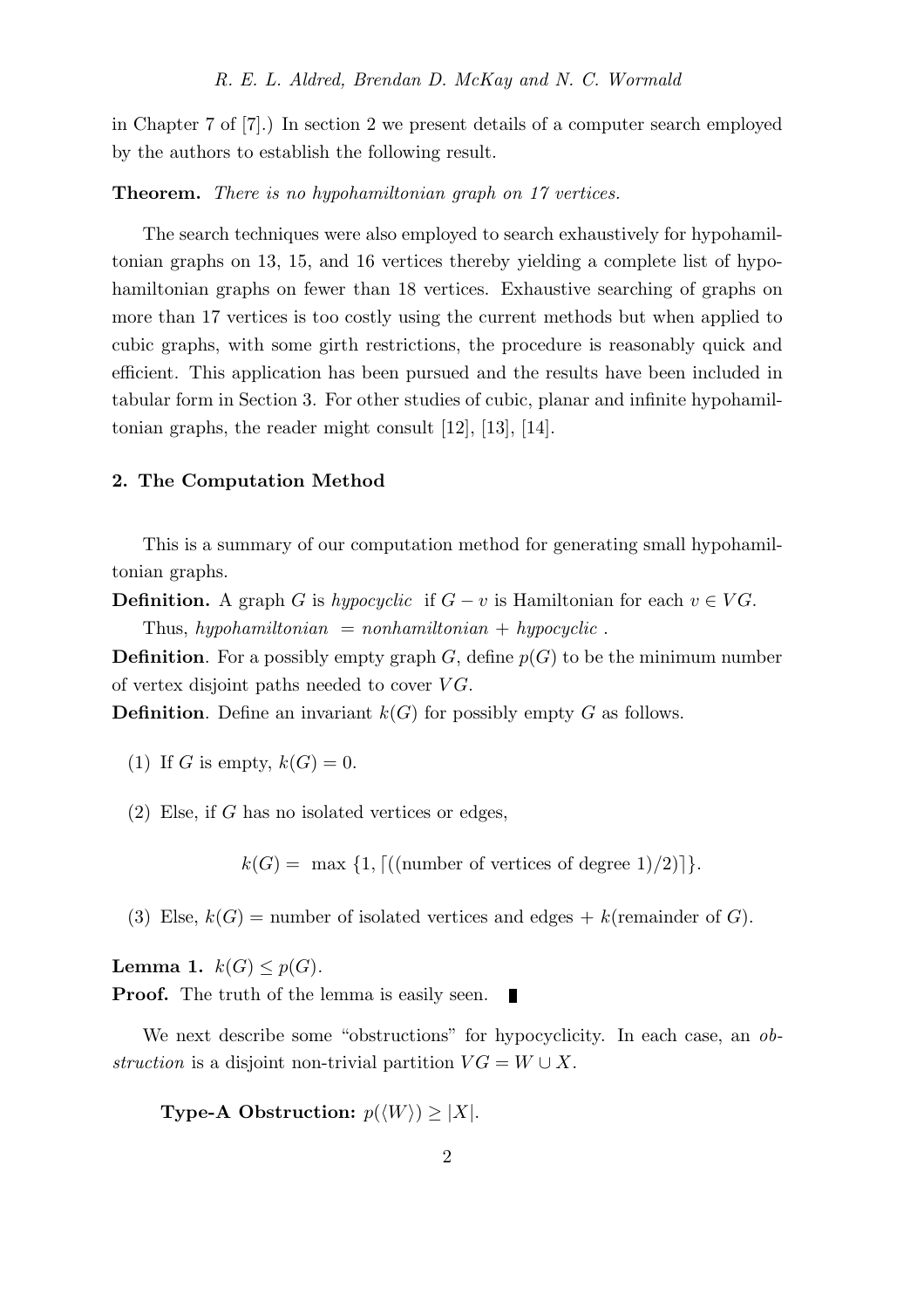**Type-B Obstruction:**  $k(\langle W \rangle) \geq |X|$ .

**Type-C Obstruction:**  $W$  is an independent set. Furthermore, for some vertex  $v \in X$ , defining  $n_1$  and  $n_2$  to be the number of vertices of  $X - v$  joined to one or more than one vertex of W (respectively), we have  $2n_2+n_1 < 2|W|$ .

**Lemma 2.** If G has an obstruction  $(W, X)$  of type-A, -B or -C, then G is not hypocyclic.

**Proof.** Let v be in X, and consider a hamiltonian cycle C in  $G - v$ . The number of components of C restricted to W must be at least  $p(\langle W \rangle)$ , so the number of components in C restricted to  $X - v$  must also be at least  $p(\langle W \rangle)$ . This handles type-A and, by Lemma 1, type-B obstructions. For type-C, consider the same cycle C. The number of edges of C between W and X must be  $2|W|$ , but X can supply at most  $2n_2 + n_1$ . П

**Lemma 3([C-S 78]).** If a hypohamiltonian graph has a vertex v of degree 3, then v lies on no triangles. Г

Definition. Let G be a nonhamiltonian graph, with maximum degree D. Let  $top(G)$  denote any graph T obtainable by the following process:

- (a) set  $T := G$
- (b) add to T every edge uv such that uv is not an edge of  $G, G + uv$  is nonhamiltonian, u and v have degree  $\langle D \rangle$  in G. Note that T need not be nonhamiltonian.
- (c) Repeat this any number of times you please: Choose one vertex of degree 3 in  $T$ , and delete from  $T$  any edges joining two of its neighbours.

**Lemma 4.** If  $H$  is a supergraph of  $G$  that is hypohamiltonian and has maximum degree D, then H is a subgraph of top $(G)$ .

**Proof.** Clearly, the value of graph  $T$  after step (b) is a supergraph of every nonhamiltonian supergraph of  $G$  having maximum degree  $D$ . If, after that, vertex  $v$ has degree 3 in  $T$  we know that the neighbourhood of  $v$  in  $T$  must be the neighbourhood of  $v$  in any hypohamiltonian graph between  $G$  and  $T$  (since hypohamiltonian graphs cannot have vertices of degree 2). In that case Lemma 3 is violated unless we remove edges between the neighbours of  $v$ .

Note that  $top(G)$  might not be a supergraph of G because step (c) might remove some edges that are in  $G$ . The lemma still holds, implying in such case that  $G$  has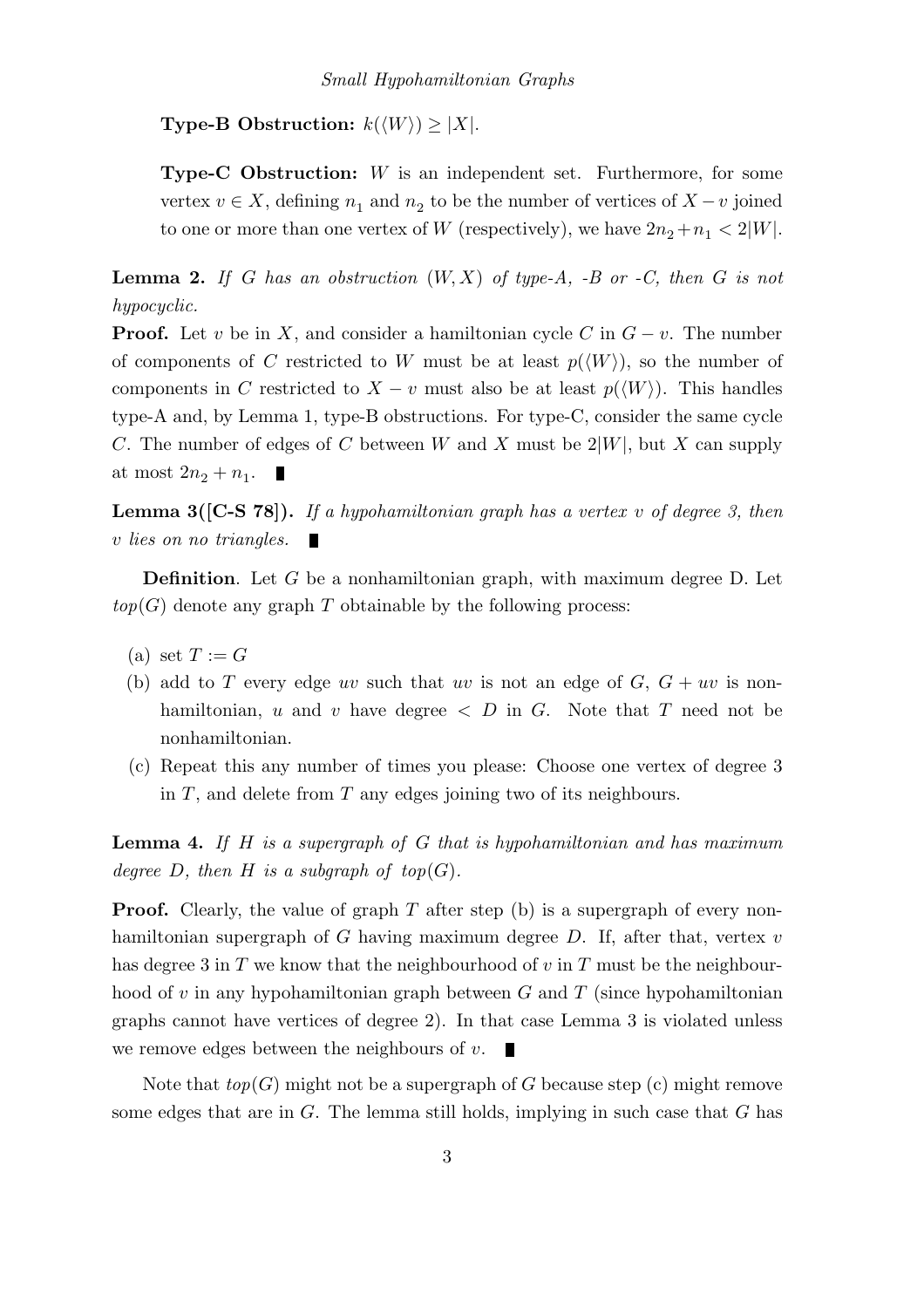no hypohamiltonian supergraphs of maximum degree D.

**Corollary 5.** If G is hamiltonian or top(G) is not hypocyclic, there is no hypohamiltonian supergraph of G with the same maximum degree.

We can now describe the search for hypohamiltonian graphs of order  $n$  and maximum degree D.

Take a vertex, called the *hub*, and an  $(n-1)$ -cycle disjoint from it. We assume that the degree of the hub is D. There are only a small number of nonequivalent ways to join the hub to the cycle by D edges without creating a hamiltonian cycle. Given one of those ways, by the *feet* we mean the vertices of the cycle adjacent to the hub.

It is clear that the set S of graphs consisting of the  $(n-1)$ -cycle and D edges from the hub to the cycle has this property:

P: For any hypohamiltonian graph H of order n and maximum degree  $D$ , there is an isomorph of H which lies in the interval  $[G, top(G)]$  for some G in S.

The basic idea is to iteratively replace members of  $G$  by other graphs while maintaining property  $P$ . By Corollary 5, we can delete from  $S$  any  $G$  which is hamiltonian, or for which  $top(G)$  is not hypocyclic. The efficiency depends very strongly on the order in which the replacement is performed. We have found that a good general technique is to look for obstructions in  $G$  and add edges which destroy them. Also, the continual use of tests for hypocyclicity of  $top(G)$  can be replaced except at the final stages by a much faster obstruction test.

We will describe this process in terms of a series of filters, where each filter takes out a member of S satisfying some predicate and replaces it by zero or more new graphs. This is repeated until no graphs in  $S$  satisfy the predicate. In all cases, potential members G of S are rejected if  $top(G)$  is found to have an obstruction.

# Phase One.

In this phase, each graph G in S is associated with a subset  $W = W(G) \subseteq VG$ . Initially, each  $G$  (cycle plus edges from the hub) has  $W$  equal to the set of vertices which are not feet, including the hub.

**Predicate:**  $(W, VG - W)$  is a type-A obstruction.

**Action:** Consider each non-edge  $e$  joining two components of  $W$ , such that  $G + e$  has maximum degree D and is not Hamiltonian. The replacement for  $(G, W)$  is the set of  $(G + e, W')$ , where W' is obtained from W by deleting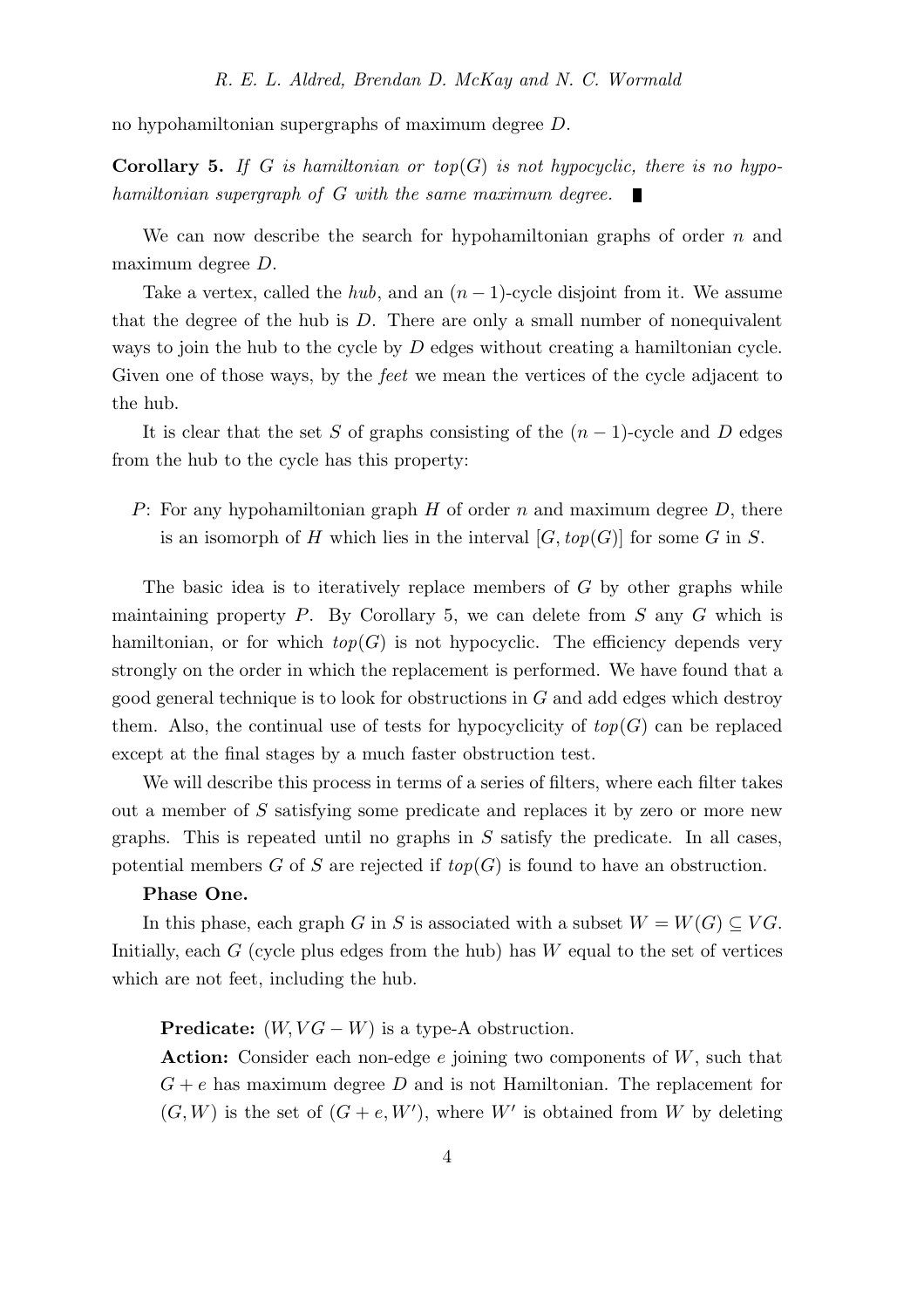# Small Hypohamiltonian Graphs

every vertex which has degree 3 in  $\langle W \rangle$ .

The subgraph  $\langle W \rangle$  is always a set of disjoint paths, so testing if  $(W, VG - W)$ is a type-A obstruction is easy. Furthermore,  $(W, VG - W)$  is destined to remain a type-A obstruction unless we decrease  $p(\langle W \rangle)$ , which requires an edge between two components of  $\langle W \rangle$ . Thus, property P is preserved.

## Phase Two.

During this phase we intermingle three filters. Our program chooses a "best" application of one of the first two, if one of them applies, otherwise it attempts the third filter. In attempting to apply the third filter, we looked at all partitions  $(W, VG-W)$  where W consists of an independent set and the vertices not adjacent to it.

Predicate: G has a vertex v of degree 2.

**Action:** Replace G by the set of  $G + e$ , where e is an edge in  $top(G) - G$ which is incident with  $v$ .

Predicate: G has a vertex v of degree 3 incident with a triangle.

**Action:** Replace G by the set of  $G + e$ , where e is an edge in  $top(G) - G$ which is incident with  $v$ .

**Predicate:** G has a type-B obstruction  $(W, X)$ .

**Action:** Replace G by the set of  $G + e$ , where e is an edge in  $top(G) - G$ that joins two vertices of  $W$ , at least one of these vertices having degree 0 or 1 in  $\langle W \rangle$ .

The preservation of property P under the first and second filters is obvious. To see this in the case of the third filter, note that only edges of the type mentioned can reduce  $k(\langle W \rangle)$  and so eliminate this type-B obstruction.

## Phase Three.

In the third phase, hypohamiltonian graphs are identified exhaustively.

# Predicate: true

**Action:** If G is hypohamiltonian, output it. Replace G by the set of  $G + e$ , where e is an edge in  $top(G) - G$ .

Property  $P$  is violated only to the extent that hypohamiltonian graphs which are missing have been output. Eventually, the set S will be empty and we will have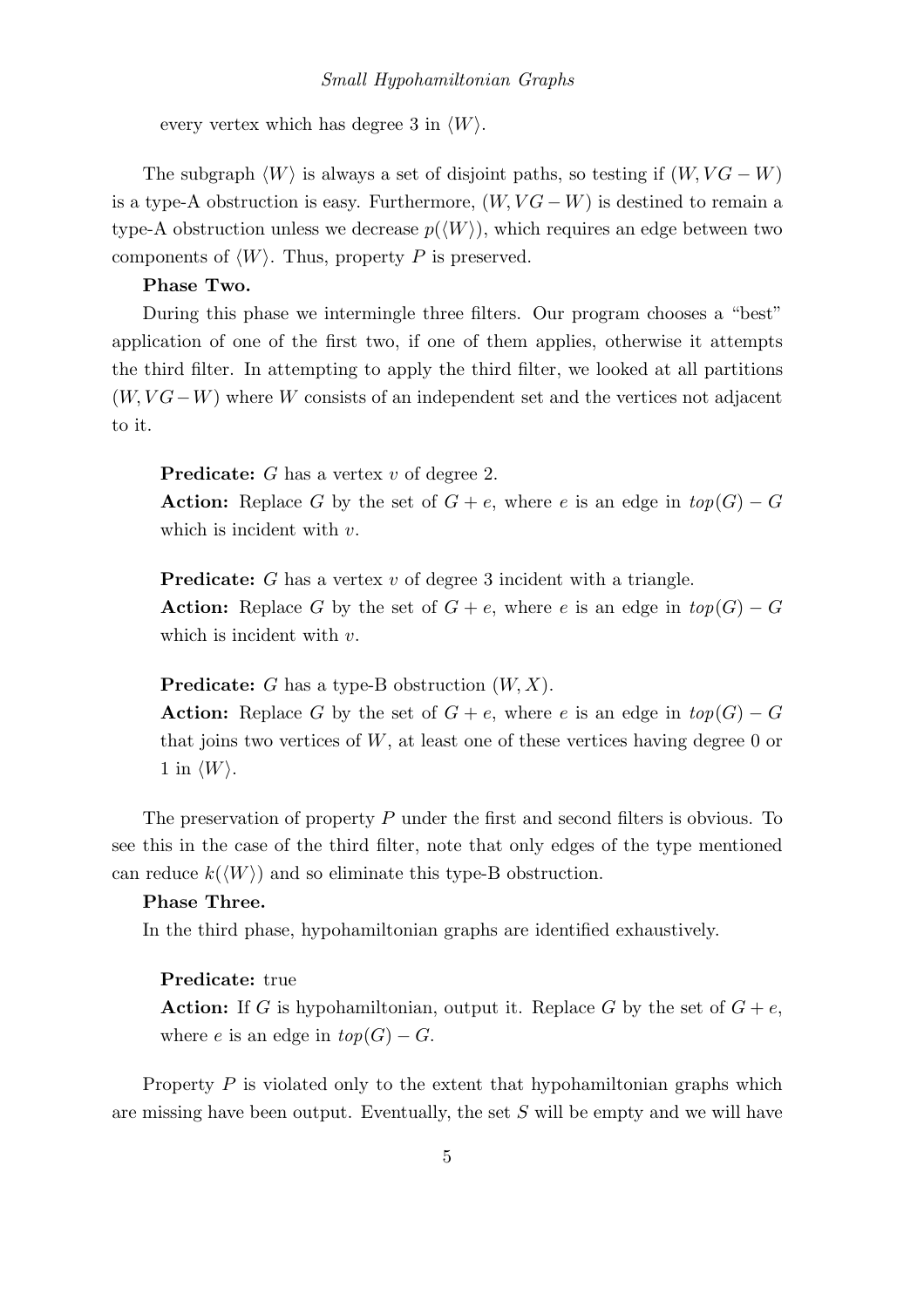found isomorphs of all hypohamiltonian graphs. Clearly this process can only be efficient if the difference between G and  $top(G)$  is small, but this was always true after Phase Two in our computations (rarely more than a few edges).

## Summary.

Phase One:

| $n =$    | 12   | 13 | 14  | 15             | 16    | 17     |
|----------|------|----|-----|----------------|-------|--------|
| inputs   |      |    | 23  | 26             | 55    | 71     |
| outputs  |      |    | 228 | 1721           | 20600 | 187798 |
| cpu time | 0.8s | 6s | 73s | $16\mathrm{m}$ | 5h    | 211h   |

The output counts are after isomorph rejection separately for each input graph. This was performed using the second author's program "nauty".

## Phase Two:

| $n =$    | 12              | 13 | 14             | 15               | 16 | 17   |
|----------|-----------------|----|----------------|------------------|----|------|
| outputs  |                 |    |                |                  |    | 126  |
| cpu time | $0.2\mathrm{s}$ | 2s | $19\mathrm{s}$ | 7.5 <sub>m</sub> | 3h | 272h |

In this case, the output counts are for nonisomorphic outputs.

# Phase Three:

| $n =$    | 12                       | 13 | 14                       | 15                       | 16 |      |
|----------|--------------------------|----|--------------------------|--------------------------|----|------|
| outputs  |                          |    |                          |                          |    |      |
| maxdim   | $\overline{\phantom{a}}$ |    | $\overline{\phantom{0}}$ |                          | G  | 12   |
| cpu time | $\overline{\phantom{a}}$ | -  | -                        | $\overline{\phantom{0}}$ | 3s | 145s |

Again, complete isomorph rejection was done. The value "maxdim" is the maximum number of edges between  $G$  and  $top(G)$ .

In the case of  $n = 17$  we did many parts of the computation twice using different procedures to find cycles (one kindly provided by Gordon Royle). In Figure 1, we include drawings of all hypohamiltonian graphs on fewer than 18 vertices.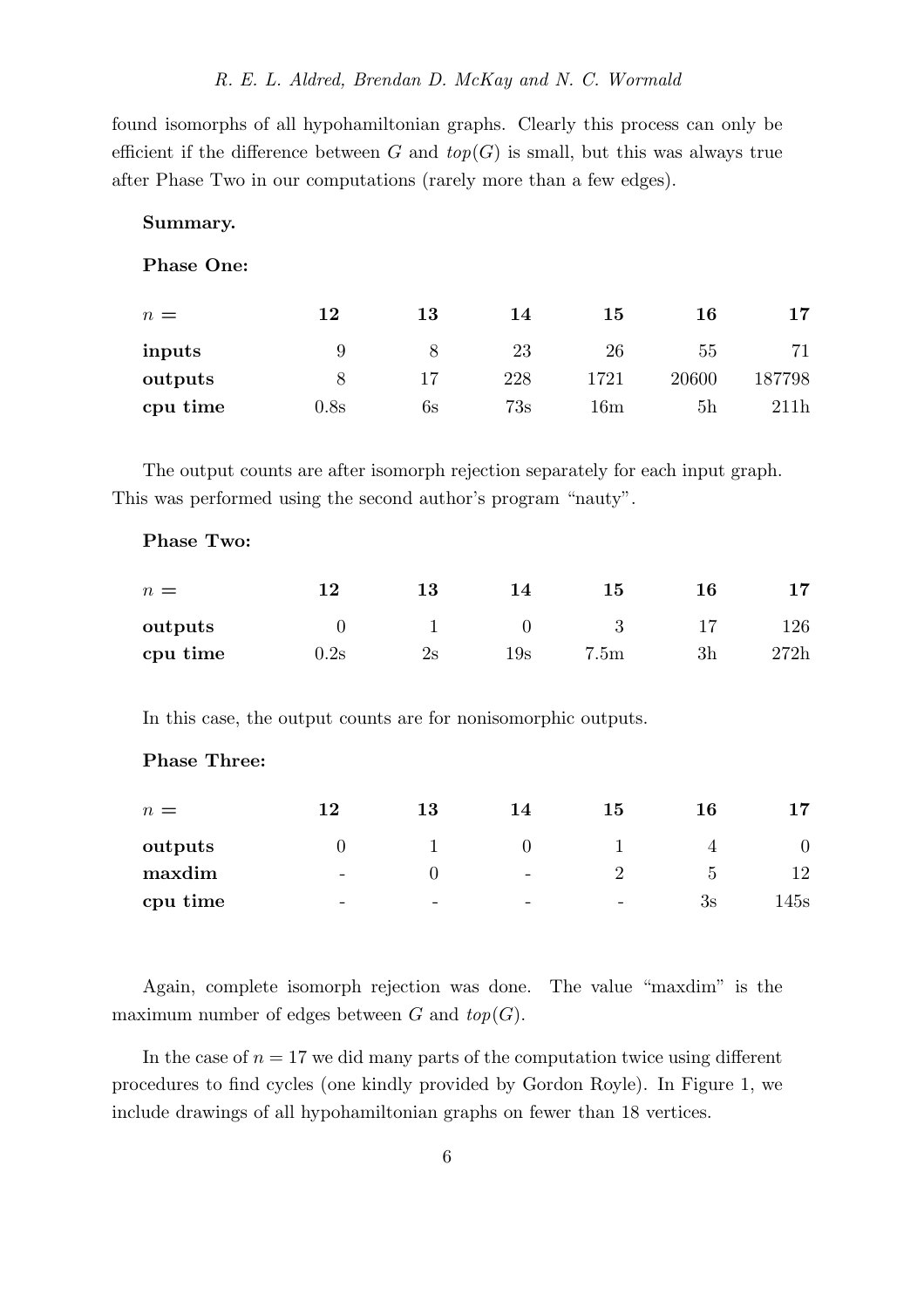Small Hypohamiltonian Graphs



*Figure 1: All the hypohamiltonian graphs on fewer than 18 vertices*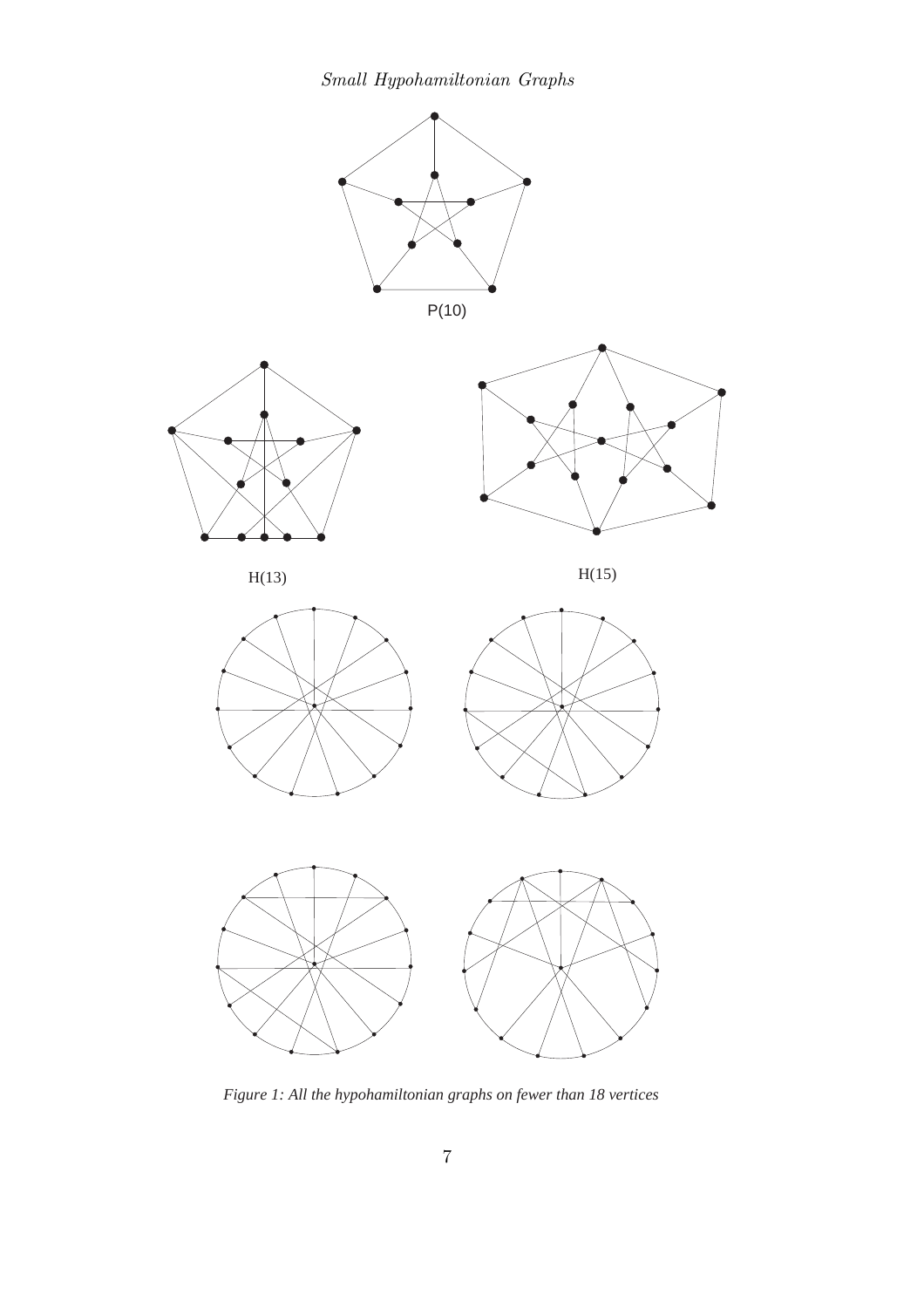## 3. Cubic hypohamiltonian graphs

The same method as above, beginning directly at Phase Two, is quite fast at finding the cubic hypohamiltonian graphs for, perhaps,  $n \leq 20$ . However it begins to become rather slow at greater sizes, so we used a more crude approach. We ran the program "minibaum3" of Gunnar Brinkmann and Carsten Saager to find all triangle-free cubic graphs with  $n \leq 26$ , and rejected those that were not hypohamiltonian. Note that, in the light of Lemma 3, all cubic hypohamiltonian graphs have girth at least 4, so this procedure is indeed exhaustive. The results were as follows.

| $\mathbf n$ | Girth           | <b>Total</b> | Non-           | Nonham. &               | Hypo-          |
|-------------|-----------------|--------------|----------------|-------------------------|----------------|
|             | <u>searched</u> |              | hamiltonian    | 3-connected hamiltonian |                |
| 10          | $\geq 4$        | 6            | $\mathbf{1}$   | $\mathbf{1}$            | $\mathbf{1}$   |
| 12          | $\geq 4$        | 22           | $\theta$       | $\overline{0}$          | $\overline{0}$ |
| 14          | $\geq 4$        | 110          | $\overline{2}$ | 1                       | $\overline{0}$ |
| 16          | $\geq 4$        | 792          | 8              | 3                       | $\overline{0}$ |
| 18          | $\geq 4$        | 7805         | 59             | 20                      | $\overline{2}$ |
| 20          | $\geq 4$        | 97546        | 425            | 129                     | $\mathbf{1}$   |
| 22          | $\geq 4$        | 1435720      | 3862           | 1166                    | 3              |
| 24          | $\geq 4$        | 23780814     | 41293          | 12652                   | $\mathbf{1}$   |
| 26          | $\geq 4$        | 432757568    | 518159         | 162969                  | 100            |
| 28          | $\geq 5$        | 656783890    | 239126         | 218556                  | 34             |
| 30          | $\geq 6$        | 122090544    | 1              | 1                       | $\mathbf{1}$   |
| 32          | $\geq 7$        | 30368        | $\overline{0}$ | $\Omega$                | $\overline{0}$ |
| 34          | $\geq 8$        | $\mathbf{1}$ | $\overline{0}$ | $\theta$                | $\overline{0}$ |
| 36          | $\geq 8$        | 3            | $\theta$       | $\theta$                | $\overline{0}$ |
| 38          | $\geq 8$        | 13           | 0              | $\overline{0}$          | $\overline{0}$ |
|             |                 |              |                |                         |                |

## Counts of connected cubic graphs

The girth distributions of the cubic hypohamiltonian graphs indicated in the table above are as follows. Of girth 4 we found 1 on 24 and 4 on 26 vertices. Of girth 6 we found 1 on 28 and 1 on 30 vertices. Of girth 7 we found 1 on 28 vertices. All of the remaining cubic hypohamiltonian graphs found in the search are of girth 5.

In addition to the two cubic hypohamiltonian graph on 18 vertices, we found